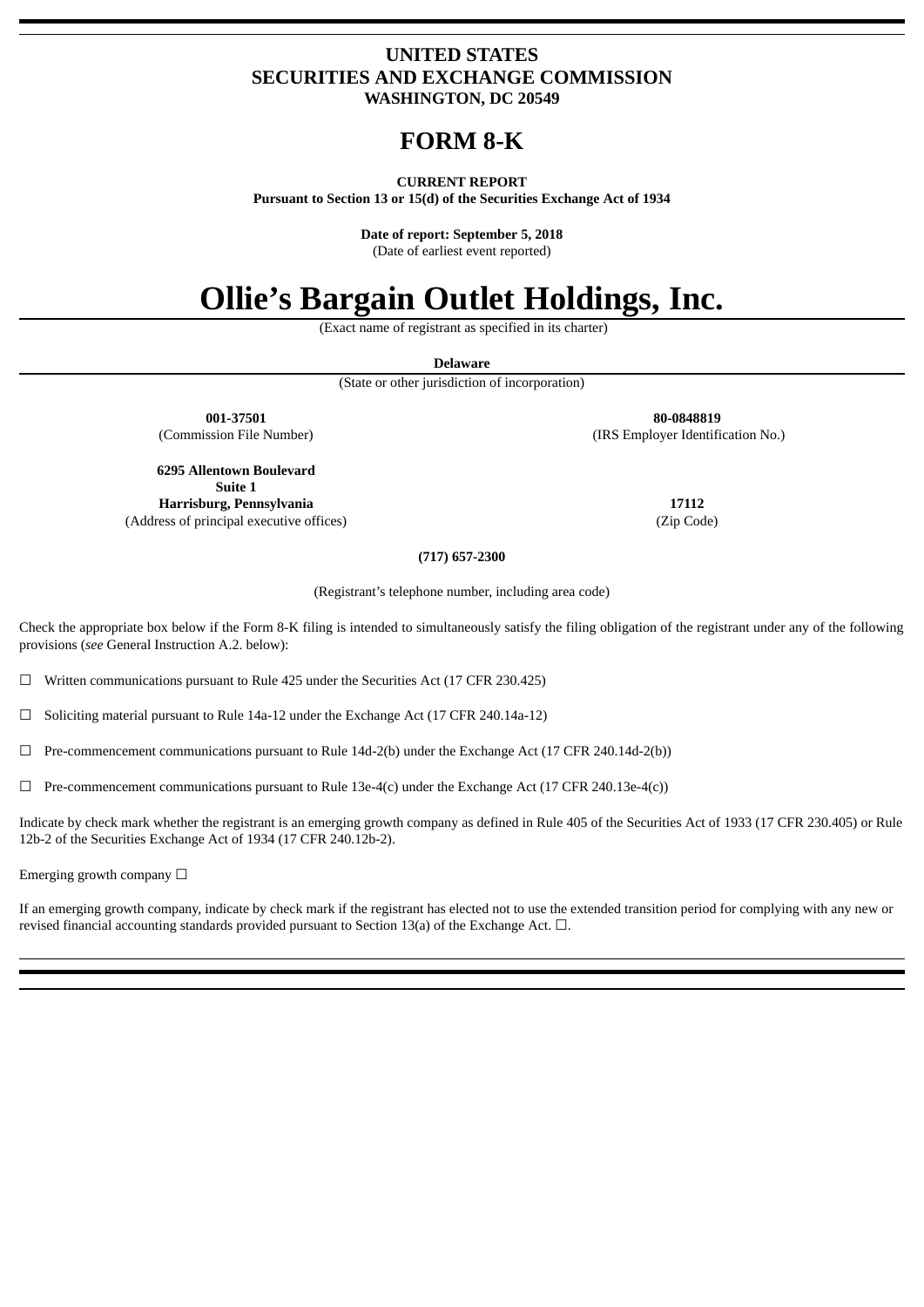## **Item 2.02 Results of Operations and Financial Condition.**

On September 5, 2018, Ollie's Bargain Outlet Holdings, Inc. issued a press release announcing its financial results for the quarter ended August 4, 2018. A copy of the press release is furnished as Exhibit 99.1 to this current report and is incorporated by reference herein.

The information furnished on this Form 8-K, including the exhibit attached, shall not be deemed "filed" for purposes of Section 18 of the Securities Exchange Act of 1934, as amended (the "Exchange Act"), or otherwise subject to the liabilities of that section, nor shall it be deemed incorporated by reference into any filing under the Securities Act of 1933, as amended, or the Exchange Act, regardless of any general incorporation language in such filing.

#### **Item 9.01 Financial Statements and Exhibits.**

(d) Exhibits. The following exhibits are filed with this report:

| Exhibit No. | <b>Description</b>                                                                 |
|-------------|------------------------------------------------------------------------------------|
| 99.1        | Press Release issued on September 5, 2018 of Ollie's Bargain Outlet Holdings, Inc. |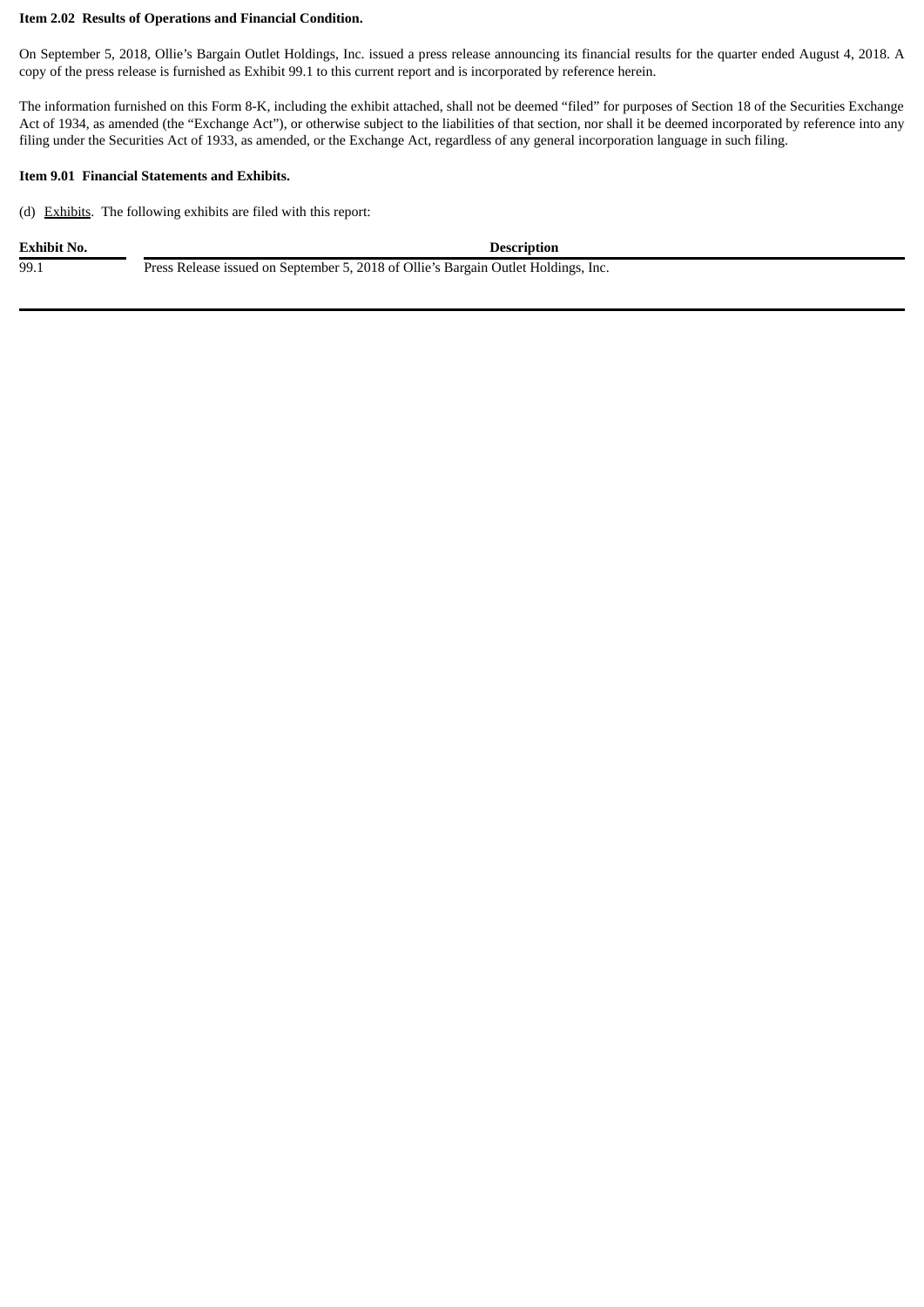## **SIGNATURES**

Pursuant to the requirements of the Securities Exchange Act of 1934, the registrant has duly caused this report to be signed on its behalf by the undersigned hereunto duly authorized.

## **OLLIE'S BARGAIN OUTLET HOLDINGS, INC.**

By: /s/ Jay Stasz

Name: Jay Stasz Title: Senior Vice President and Chief Financial Officer

Date: September 5, 2018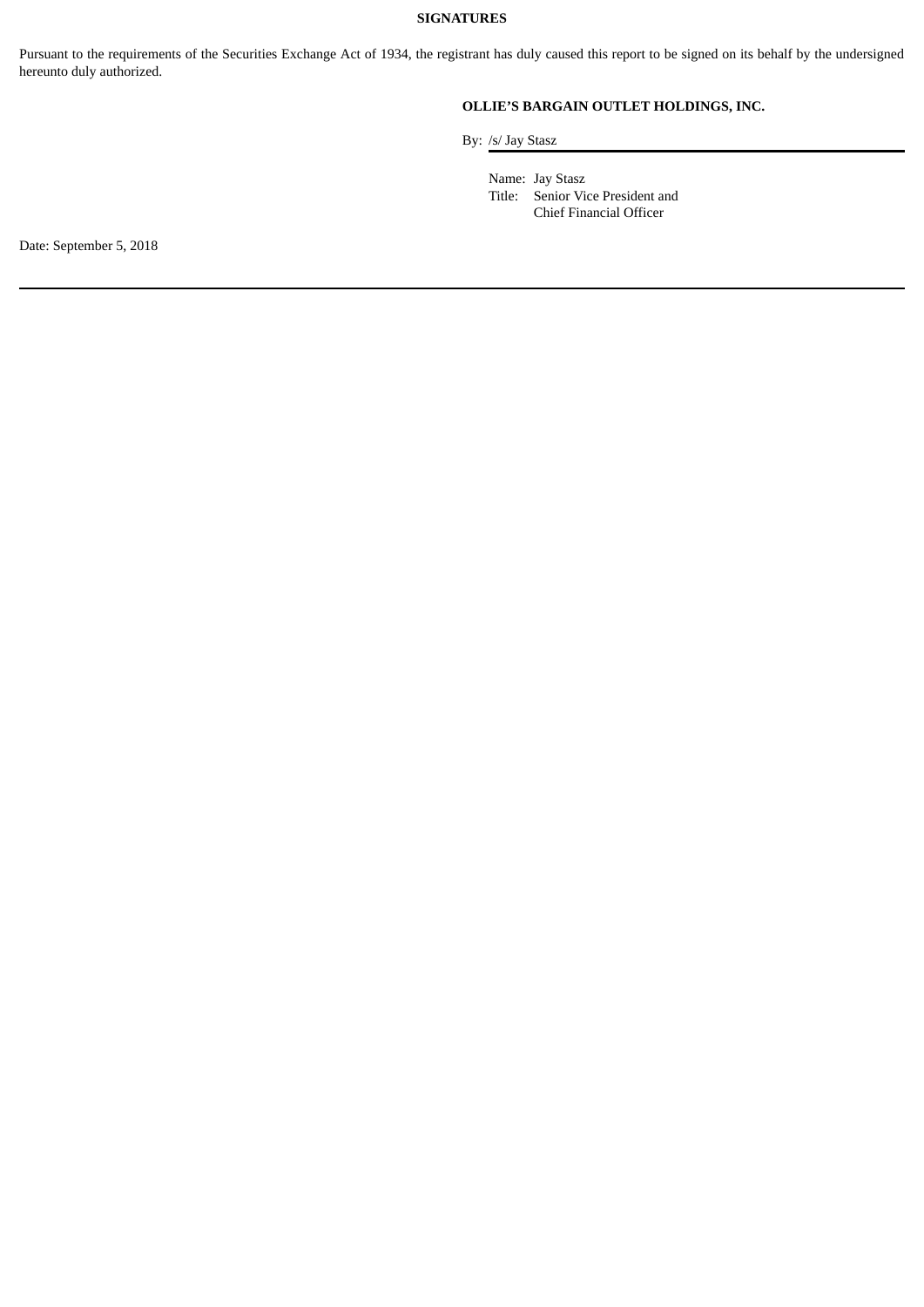## **EXHIBIT INDEX**

[99.1](#page-4-0) Press Release issued on September 5, 2018 of Ollie's Bargain Outlet Holdings, Inc.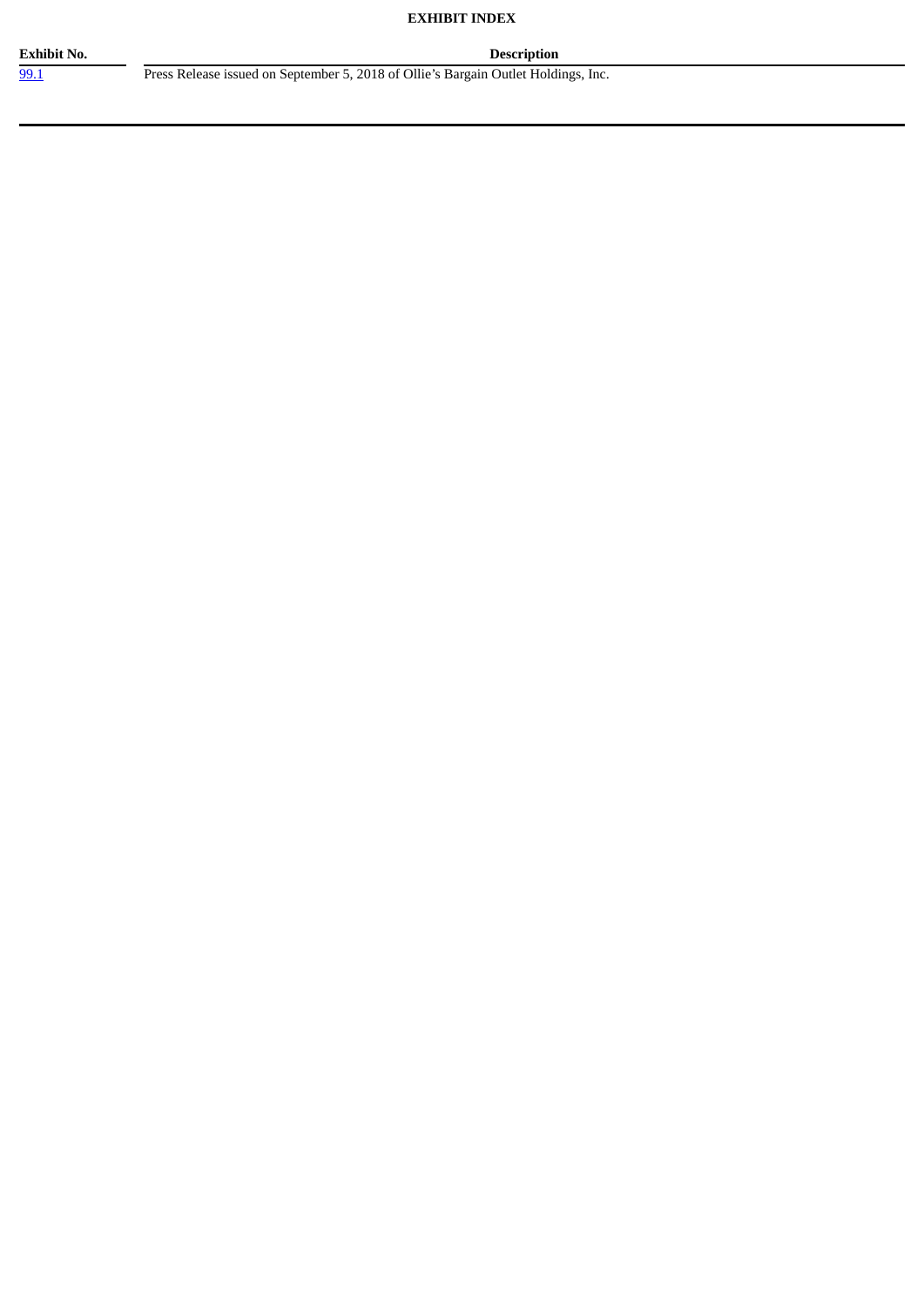<span id="page-4-0"></span>

## **Ollie's Bargain Outlet Holdings, Inc. Reports Second Quarter Fiscal 2018 Financial Results**

*~ Company Raises Full-Year Guidance ~*

**HARRISBURG, PA – September 5, 2018** – Ollie's Bargain Outlet Holdings, Inc. (NASDAQ: OLLI) today reported financial results for the second quarter ended August 4, 2018 and raised sales and earnings guidance for the full-year fiscal 2018.

## **Second Quarter Summary:**

- · Total net sales increased 13.1% to \$288.1 million.
- Comparable store sales increased 4.4%.
- The Company opened six stores and entered one new state during the quarter, ending the period with a total of 282 stores in 22 states, an increase in store count of 12.8% year over year.
- · Operating income increased 16.9% to \$34.9 million and operating margin increased 40 basis points to 12.1%.
- Net income increased 51.4% to \$29.8 million and net income per diluted share increased 50.0% to \$0.45.
- Adjusted net income<sup>(1)</sup> increased 46.2% to \$26.1 million and adjusted net income per diluted share<sup>(1)</sup> increased 48.1% to \$0.40.
- $\cdot$  Adjusted EBITDA<sup>(1)</sup> increased 15.4% to \$40.3 million.

Mark Butler, Chairman, President and Chief Executive Officer, stated, "We are extremely pleased with our results for the quarter, which were strong across the board. We once again exceeded our sales and earnings expectations, delivering total sales growth of 13% and adjusted net income per diluted share growth of 48%. This was our 17<sup>th</sup> consecutive quarter of positive comparable store sales, with a 4.4% comparable store sales increase on top of an 8.0% increase on a two-year stack basis. With the continued momentum of our business and a robust closeout environment, we are raising our sales and earnings guidance for fiscal 2018. Our philosophy of buying cheap and selling cheap, coupled with tight expense control and successful new store growth, has driven our business for 36 years and we feel very good about our ability to continue executing against our strategic growth initiatives this year and beyond."

(1) As used throughout this release, adjusted net income, adjusted net income per diluted share, EBITDA and adjusted EBITDA are not measures recognized under U.S. generally accepted accounting principles ("GAAP"). Please see the accompanying financial tables which reconcile these non-GAAP measures to GAAP.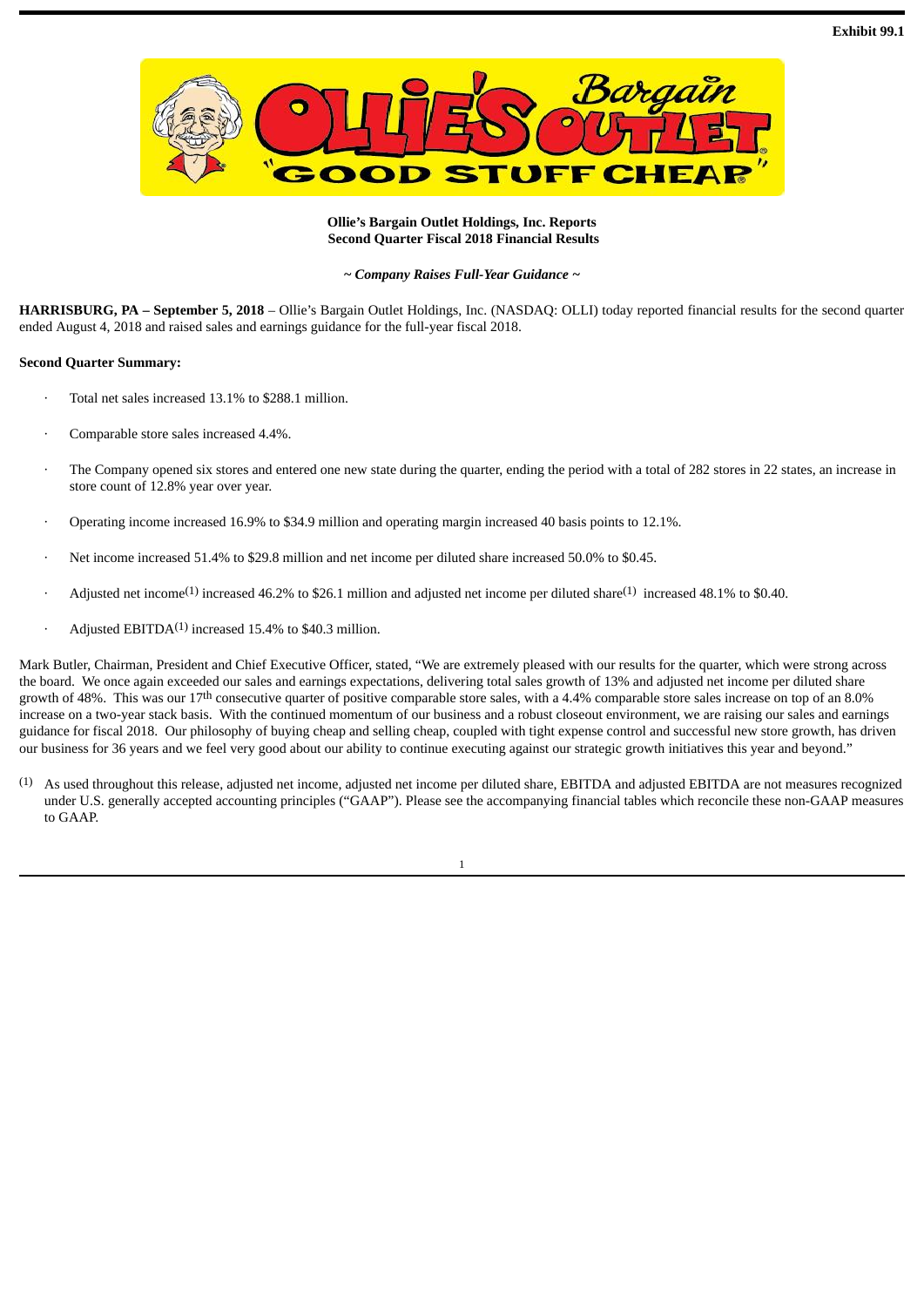#### **Second Quarter Results**

Net sales increased 13.1% to \$288.1 million in the second quarter of fiscal 2018 from \$254.6 million in the second quarter of fiscal 2017. The increase in net sales was driven by a 12.8% increase in the number of stores and a 4.4% increase in comparable store sales. The Company opened six stores in the second quarter of fiscal 2018 and ended the period with 282 locations, compared to 250 stores at the end of the comparable prior year period.

Gross profit increased 12.4% to \$112.6 million in the second quarter of fiscal 2018 from \$100.2 million in the second quarter of fiscal 2017. Gross margin decreased 30 basis points to 39.1% in the second quarter of fiscal 2018 from 39.4% in the second quarter of fiscal 2017. The decrease in gross margin is due to higher supply chain costs as a percentage of net sales, partially offset by an increased merchandise margin.

Operating income increased 16.9% to \$34.9 million in the second quarter of fiscal 2018 from \$29.8 million in the second quarter of fiscal 2017. Operating margin increased 40 basis points to 12.1% in the second quarter of fiscal 2018 from 11.7% in the second quarter of fiscal 2017, largely due to tight expense control and leveraging of selling, general and administrative expenses.

Net income increased 51.4% to \$29.8 million, or \$0.45 per diluted share, in the second quarter of fiscal 2018 from \$19.7 million, or \$0.30 per diluted share, in the second quarter of fiscal 2017. Diluted earnings per share in the second quarter of fiscal 2018 and fiscal 2017 included a benefit of \$0.06 and \$0.03, respectively, due to excess tax benefits related to stock-based compensation. Adjusted net income <sup>(1)</sup>, which excludes these benefits, increased 46.2% to \$26.1 million, or \$0.40 per diluted share, in the second quarter of fiscal 2018 from \$17.8 million, or \$0.27 per diluted share, in the second quarter of fiscal 2017.

Adjusted EBITDA<sup>(1)</sup> increased 15.4% to \$40.3 million, or 14.0% of net sales, in the second quarter of fiscal 2018 from \$34.9 million, or 13.7% of net sales, in the second quarter of fiscal 2017. Adjusted EBITDA excludes non-cash stock-based compensation expense and non-cash purchase accounting items.

## **Balance Sheet and Cash Flow Highlights**

The Company's cash balance as of the end of the second quarter of fiscal 2018 was \$29.4 million compared to \$24.8 million as of the end of the second quarter of fiscal 2017. The Company had no borrowings outstanding under its \$100 million revolving credit facility and \$95.4 million of availability under the facility as of the end of the second quarter of fiscal 2018. The Company ended the second quarter of fiscal 2018 with total borrowings of \$21.8 million compared to \$129.2 million at the end of the second quarter of fiscal 2017.

Inventory as of the end of the second quarter of fiscal 2018 increased 13.6% to \$287.4 million compared to \$253.0 million at the end of the second quarter of fiscal 2017, primarily due to new store growth and timing of deal flow.

Capital expenditures in the second quarter of fiscal 2018 totaled \$5.5 million compared to \$5.7 million in the second quarter of fiscal 2017.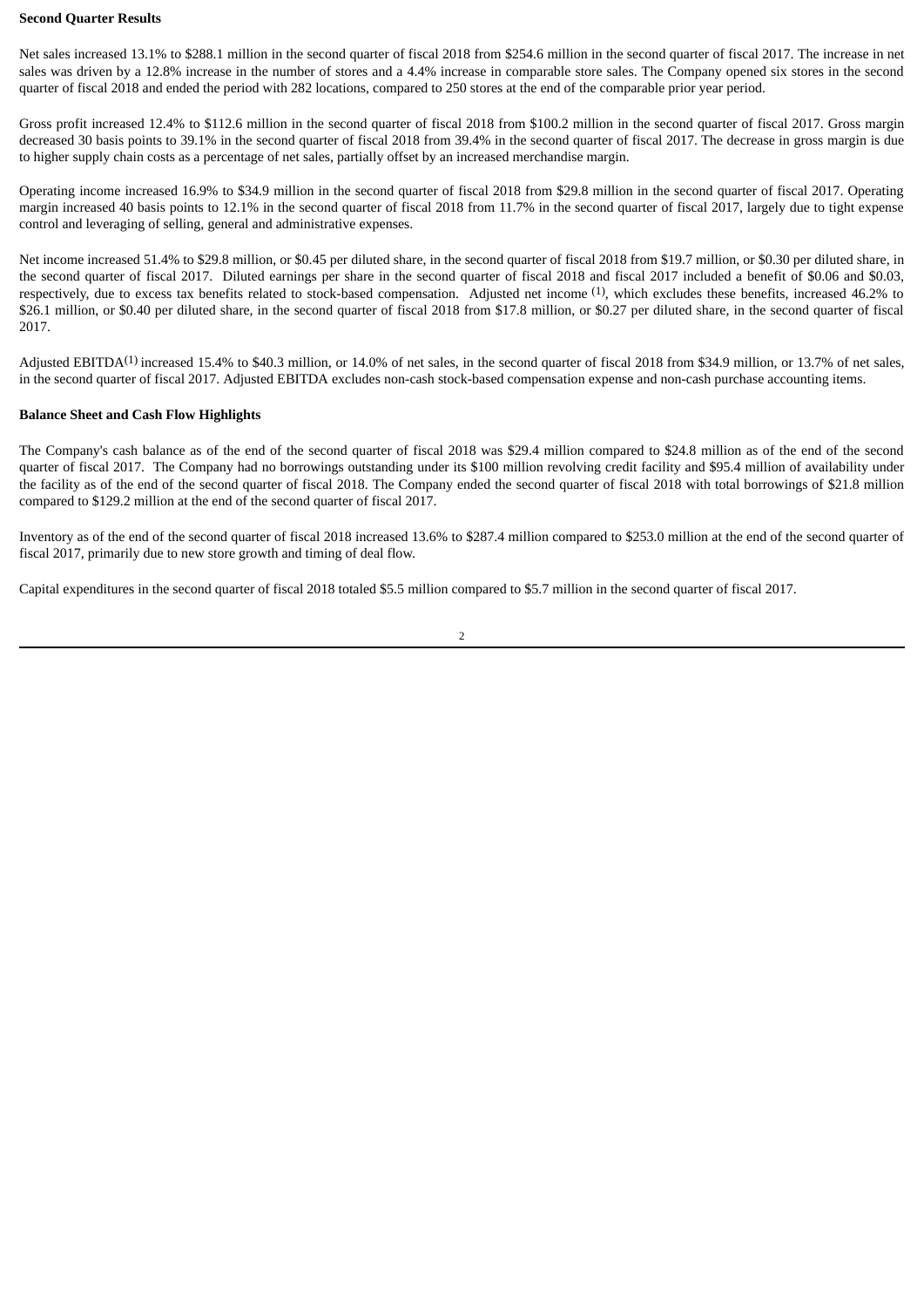## **Outlook**

Based on year-to-date results and expectations for the second half of fiscal 2018, Ollie's is raising sales and earnings guidance for the full-year fiscal 2018. The Company is now estimating the following:

- Total net sales of \$1.222 billion to \$1.227 billion;
- Comparable store sales growth of 2.5% to 3.0%;
- The opening of 36 to 38 new stores and one relocation;
- Operating income of \$154.0 million to \$156.0 million;
- Adjusted net income<sup>(2)</sup> of \$114.0 million to \$116.0 million and adjusted net income per diluted share<sup>(2)</sup> of \$1.73 to \$1.76, both of which exclude excess tax benefits related to stock-based compensation and the after-tax loss on extinguishment of debt;
- · An effective tax rate of 26.0%, which excludes excess tax benefits related to stock-based compensation;
- · Diluted weighted average shares outstanding of 66.0 million; and
- · Capital expenditures of \$70.0 million to \$75.0 million, largely reflecting the Company's recent purchase of 12 former Toys "R" Us properties.
- (2) The guidance ranges as provided for adjusted net income and adjusted net income per diluted share exclude the after-tax loss on extinguishment of debt and excess tax benefits related to stock-based compensation reported for the 26-weeks ended August 4, 2018 as well as any future related estimates as the Company cannot predict such estimates without unreasonable effort.

## **Conference Call Information**

A conference call to discuss second quarter fiscal 2018 financial results is scheduled for today, September 5, 2018, at 4:30 p.m. Eastern Time. Investors and analysts can participate on the conference call by dialing (800) 219-7052 or (574) 990-1029 and using conference ID #5695397. Interested parties can also listen to a live webcast or replay of the conference call by logging on to the Investor Relations section on the Company's website at http://investors.ollies.us/. The replay of the conference call webcast will be available at the investor relations website for one year.

## **About Ollie's**

We are a highly differentiated and fast growing, extreme value retailer of brand name merchandise at drastically reduced prices. We are known for our assortment of merchandise offered as Good Stuff Cheap®. We offer name brand products, Real Brands! Real Bargains!®, in every department, including housewares, food, books and stationery, bed and bath, floor coverings, toys, health and beauty aids and other categories. We currently operate 285 stores in 22 states throughout the Eastern half of the United States. For more information, visit www.ollies.us.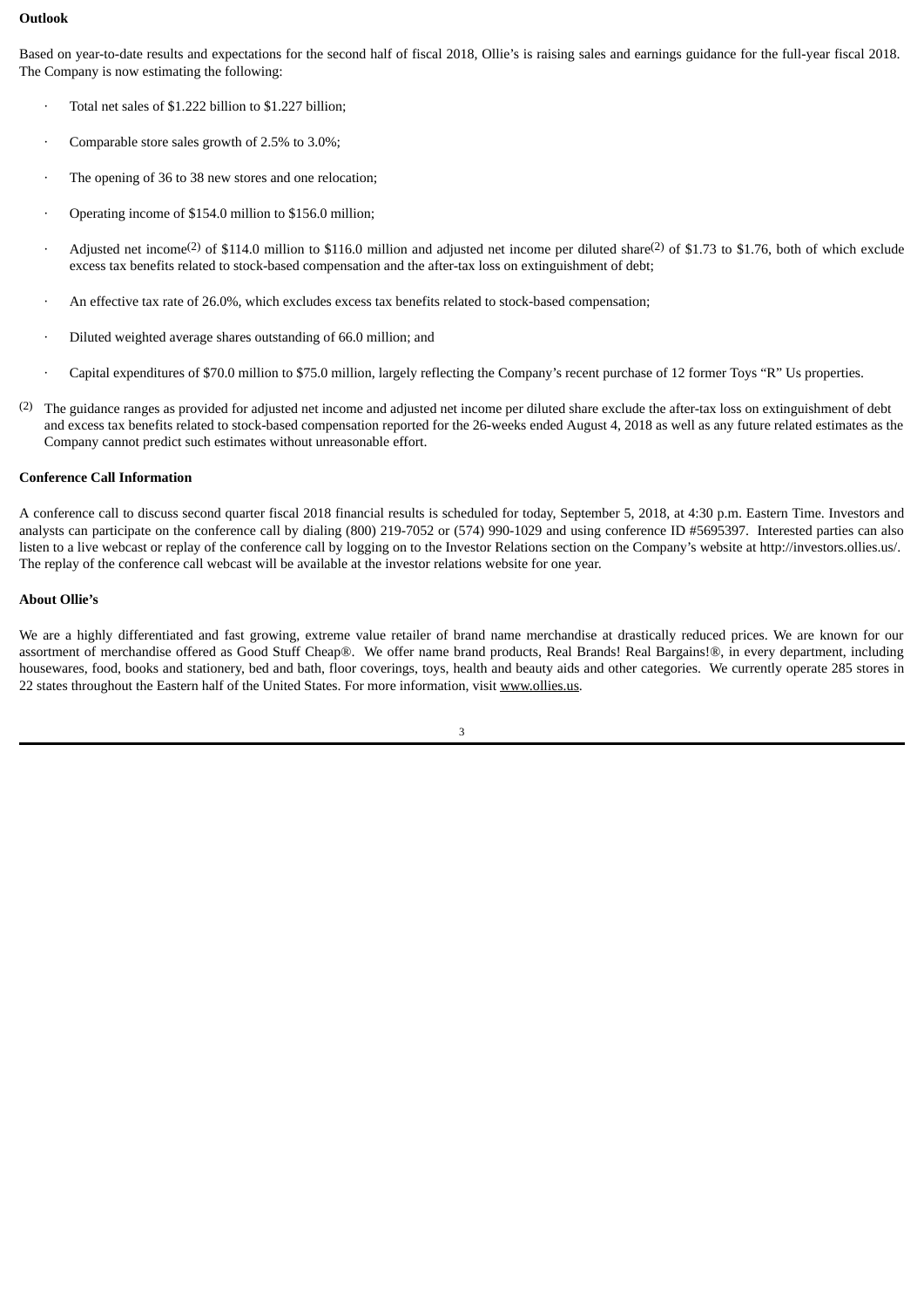#### **Forward-Looking Statements**

This press release contains forward-looking statements within the meaning of the U.S. Private Securities Litigation Reform Act of 1995. Forward-looking statements can be identified by words such as "could," "may," "might," "will," "likely," "anticipates," "intends," "plans," "seeks," "believes," "estimates," "expects," "continues," "projects" and similar references to future periods, or by the inclusion of forecasts or projections, the outlook for the Company's future business, prospects, financial performance, including our fiscal 2018 business outlook or financial guidance, and industry outlook. Forward-looking statements are based on our current expectations and assumptions regarding our business, the economy and other future conditions. Because forward-looking statements relate to the future, by their nature, they are subject to inherent uncertainties, risks and changes in circumstances that are difficult to predict. As a result, our actual results may differ materially from those contemplated by the forward-looking statements. Important factors that could cause actual results to differ materially from those in the forward-looking statements include regional, national or global political, economic, business, competitive, market and regulatory conditions, including recently enacted tax legislation, and the following: our failure to adequately procure and manage our inventory or anticipate consumer demand; changes in consumer confidence and spending; risks associated with intense competition; our failure to open new profitable stores, or successfully enter new markets, on a timely basis or at all; our failure to hire and retain key personnel and other qualified personnel; our inability to obtain favorable lease terms for our properties; the loss of, or disruption in the operations of, our centralized distribution centers; fluctuations in comparable store sales and results of operations, including on a quarterly basis; risks associated with our lack of operations in the growing online retail marketplace; our inability to successfully implement our marketing, advertising and promotional efforts; the seasonal nature of our business; risks associated with the timely and effective deployment and protection of computer networks and other electronic systems; the risks associated with doing business with international manufacturers; changes in government regulations, procedures and requirements; and our ability to service our indebtedness and to comply with our financial covenants together with the other factors set forth under "Risk Factors" in our filings with the United States Securities and Exchange Commission ("SEC"). Any forward-looking statement made by us in this press release speaks only as of the date on which it is made. Factors or events that could cause our actual results to differ may emerge from time to time, and it is not possible for us to predict all of them. Ollie's undertakes no obligation to publicly update or revise any forward-looking statement, whether as a result of new information, future developments or otherwise, except as may be required by law. You are advised, however, to consult any further disclosures we make on related subjects in our public announcements and SEC filings.

#### **Investor Contact:**

Jean Fontana ICR 646-277-1214 Jean.Fontana@icrinc.com

#### **Media Contact:**

Dan Haines Vice President – Marketing & Advertising 717-657-2300 dhaines@ollies.us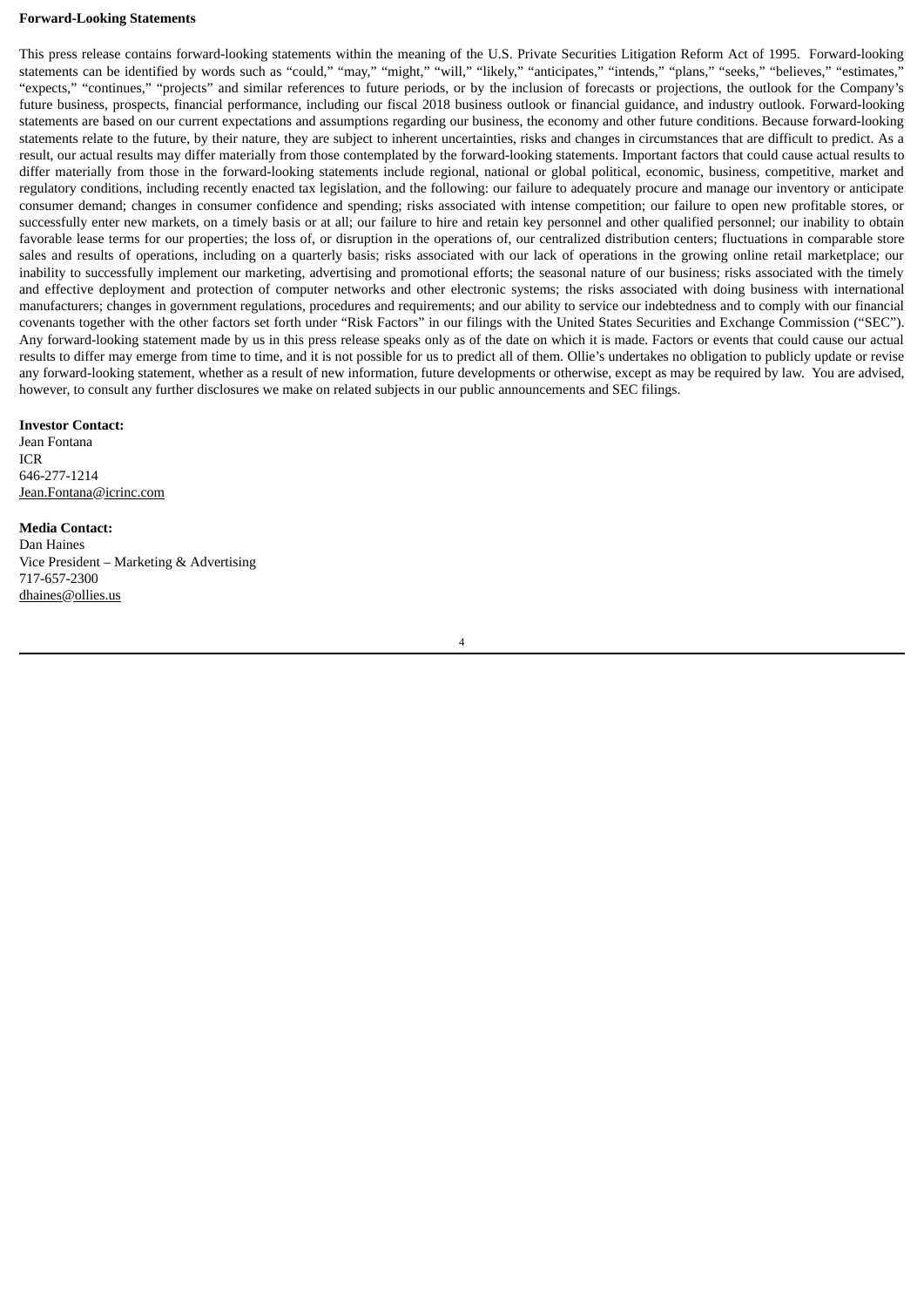#### **Ollie's Bargain Outlet Holdings, Inc. Condensed Consolidated Statements of Income**

## **(In thousands except for per share amounts)**

## **(Unaudited)**

|                                                   | Thirteen weeks ended |                   |    |                         |    | <b>Twenty-six weeks ended</b> |    |                         |  |  |
|---------------------------------------------------|----------------------|-------------------|----|-------------------------|----|-------------------------------|----|-------------------------|--|--|
|                                                   |                      | August 4,<br>2018 |    | <b>July 29,</b><br>2017 |    | August 4,<br>2018             |    | <b>July 29,</b><br>2017 |  |  |
| Condensed consolidated statements of income data: |                      |                   |    |                         |    |                               |    |                         |  |  |
| <b>Net sales</b>                                  | \$                   | 288,098           | \$ | 254,645                 | \$ | 563,837                       | \$ | 482,247                 |  |  |
| Cost of sales                                     |                      | 175,474           |    | 154,419                 |    | 338,337                       |    | 289,086                 |  |  |
| Gross profit                                      |                      | 112,624           |    | 100,226                 |    | 225,500                       |    | 193,161                 |  |  |
| Selling, general and administrative expenses      |                      | 72,990            |    | 65,778                  |    | 145,354                       |    | 127,509                 |  |  |
| Depreciation and amortization expenses            |                      | 2,854             |    | 2,375                   |    | 5,617                         |    | 4,647                   |  |  |
| Pre-opening expenses                              |                      | 1,917             |    | 2,255                   |    | 3,681                         |    | 3,853                   |  |  |
| Operating income                                  |                      | 34,863            |    | 29,818                  |    | 70,848                        |    | 57,152                  |  |  |
| Interest expense, net                             |                      | 278               |    | 1,124                   |    | 816                           |    | 2,458                   |  |  |
| Loss on extinguishment of debt                    |                      |                   |    |                         |    | 100                           |    | 397                     |  |  |
| Income before income taxes                        |                      | 34,585            |    | 28,694                  |    | 69,932                        |    | 54,297                  |  |  |
| Income tax expense                                |                      | 4,737             |    | 8,982                   |    | 9,630                         |    | 15,619                  |  |  |
| Net income                                        | \$                   | 29,848            | \$ | 19,712                  | \$ | 60,302                        | \$ | 38,678                  |  |  |
| Earnings per common share:                        |                      |                   |    |                         |    |                               |    |                         |  |  |
| <b>Basic</b>                                      | \$                   | 0.48              | \$ | 0.32                    | \$ | 0.97                          | \$ | 0.63                    |  |  |
| <b>Diluted</b>                                    | \$                   | 0.45              | \$ | 0.30                    | \$ | 0.92                          | \$ | 0.60                    |  |  |
| Weighted average common shares outstanding:       |                      |                   |    |                         |    |                               |    |                         |  |  |
| <b>Basic</b>                                      |                      | 62,444            |    | 61,194                  |    | 62,306                        |    | 61,037                  |  |  |
| Diluted                                           |                      | 65,868            |    | 64,889                  |    | 65,745                        |    | 64,640                  |  |  |
| Percentage of net sales (1):                      |                      |                   |    |                         |    |                               |    |                         |  |  |
| <b>Net sales</b>                                  |                      | 100.0%            |    | 100.0%                  |    | 100.0%                        |    | 100.0%                  |  |  |
| Cost of sales                                     |                      | 60.9              |    | 60.6                    |    | 60.0                          |    | 59.9                    |  |  |
| Gross profit                                      |                      | 39.1              |    | 39.4                    |    | 40.0                          |    | 40.1                    |  |  |
| Selling, general and administrative expenses      |                      | 25.3              |    | 25.8                    |    | 25.8                          |    | 26.4                    |  |  |
| Depreciation and amortization expenses            |                      | 1.0               |    | 0.9                     |    | 1.0                           |    | 1.0                     |  |  |
| Pre-opening expenses                              |                      | 0.7               |    | 0.9                     |    | 0.7                           |    | 0.8                     |  |  |
| <b>Operating income</b>                           |                      | 12.1              |    | 11.7                    |    | 12.6                          |    | 11.9                    |  |  |
| Interest expense, net                             |                      | 0.1               |    | 0.4                     |    | 0.1                           |    | 0.5                     |  |  |
| Loss on extinguishment of debt                    |                      |                   |    |                         |    |                               |    | 0.1                     |  |  |
| Income before income taxes                        |                      | 12.0              |    | 11.3                    |    | 12.4                          |    | 11.3                    |  |  |
| Income tax expense                                |                      | 1.6               |    | 3.5                     |    | 1.7                           |    | 3.2                     |  |  |
| Net income                                        |                      | 10.4%             |    | 7.7%                    |    | 10.7%                         |    | 8.0%                    |  |  |

(1) Components may not add to totals due to rounding.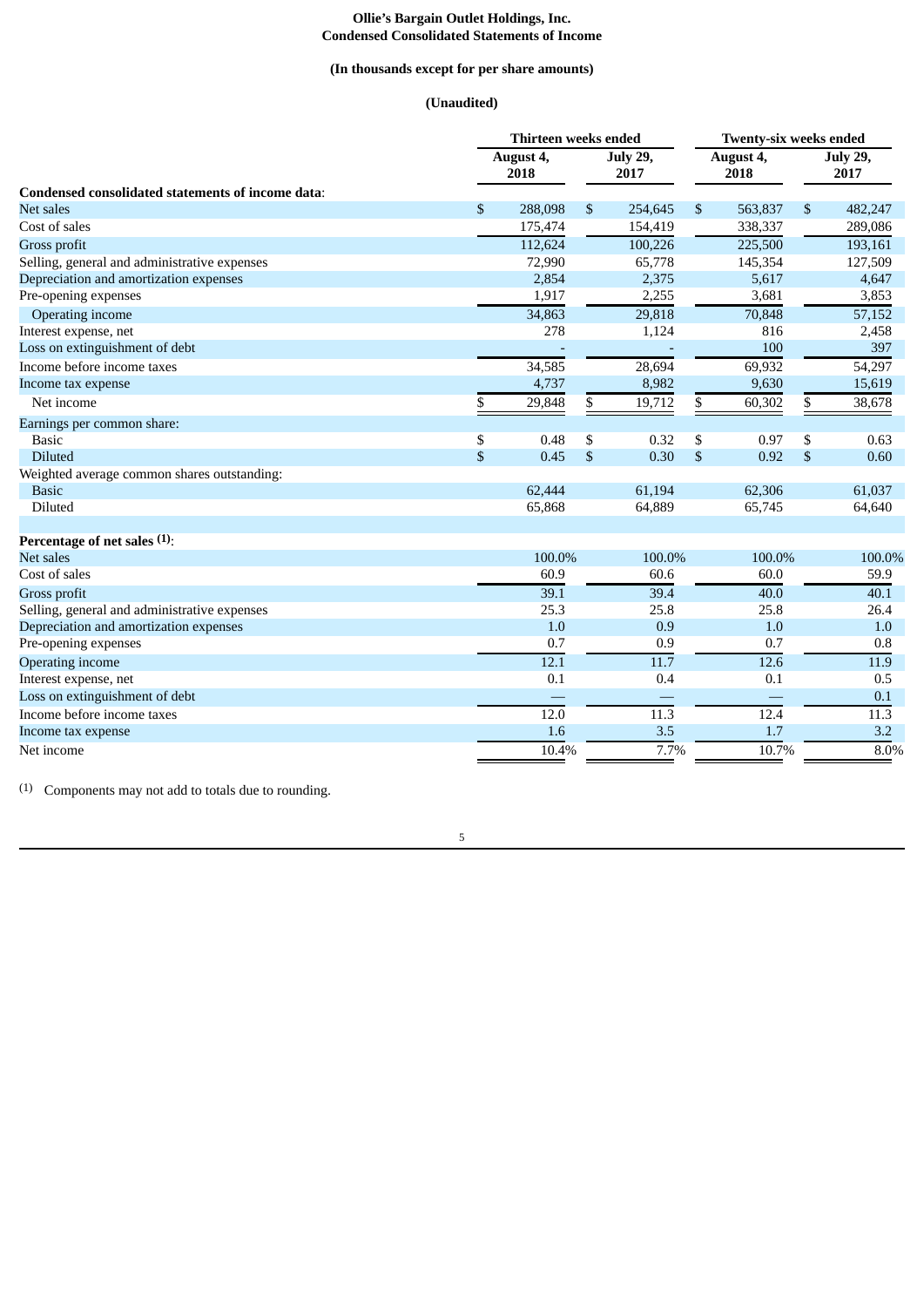#### **Ollie's Bargain Outlet Holdings, Inc. Condensed Consolidated Balance Sheets**

## **(In thousands)**

## **(Unaudited)**

| <b>Assets</b>                               | August 4,<br>2018 |                | <b>July 29,</b><br>2017 |
|---------------------------------------------|-------------------|----------------|-------------------------|
| Current assets:                             |                   |                |                         |
| Cash and cash equivalents                   | \$<br>29.415      | <sup>\$</sup>  | 24,820                  |
| Inventories                                 | 287,440           |                | 253,008                 |
| Accounts receivable                         | 1,602             |                | 766                     |
| Prepaid expenses and other assets           | 9,918             |                | 4,193                   |
| Total current assets                        | 328,375           |                | 282,787                 |
| Property and equipment, net                 | 57,991            |                | 49,975                  |
| Goodwill                                    | 444,850           |                | 444,850                 |
| Trade name and other intangible assets, net | 232,472           |                | 232,806                 |
| Other assets                                | 4,081             |                | 2,319                   |
| <b>Total assets</b>                         | \$<br>1,067,769   | \$             | 1,012,737               |
| <b>Liabilities and Stockholders' Equity</b> |                   |                |                         |
| Current liabilities:                        |                   |                |                         |
| Current portion of long-term debt           | \$<br>10,178      | $\mathfrak{s}$ | 8,887                   |
| Accounts payable                            | 69,015            |                | 53,276                  |
| Income taxes payable                        |                   |                | 1,936                   |
| Accrued expenses and other                  | 51,762            |                | 37,040                  |
| <b>Total current liabilities</b>            | 130,955           |                | 101,139                 |
| Revolving credit facility                   |                   |                |                         |
| Long-term debt                              | 11,516            |                | 119,552                 |
| Deferred income taxes                       | 57,184            |                | 87,600                  |
| Other long-term liabilities                 | 7,961             |                | 6,675                   |
| <b>Total liabilities</b>                    | 207,616           |                | 314,966                 |
| Stockholders' equity:                       |                   |                |                         |
| Common stock                                | 63                |                | 61                      |
| Additional paid-in capital                  | 592,446           |                | 573,693                 |
| Retained earnings                           | 267,730           |                | 124,103                 |
| Treasury - common stock                     | (86)              |                | (86)                    |
| Total stockholders' equity                  | 860,153           |                | 697,771                 |
| Total liabilities and stockholders' equity  | \$<br>1,067,769   | \$             | 1,012,737               |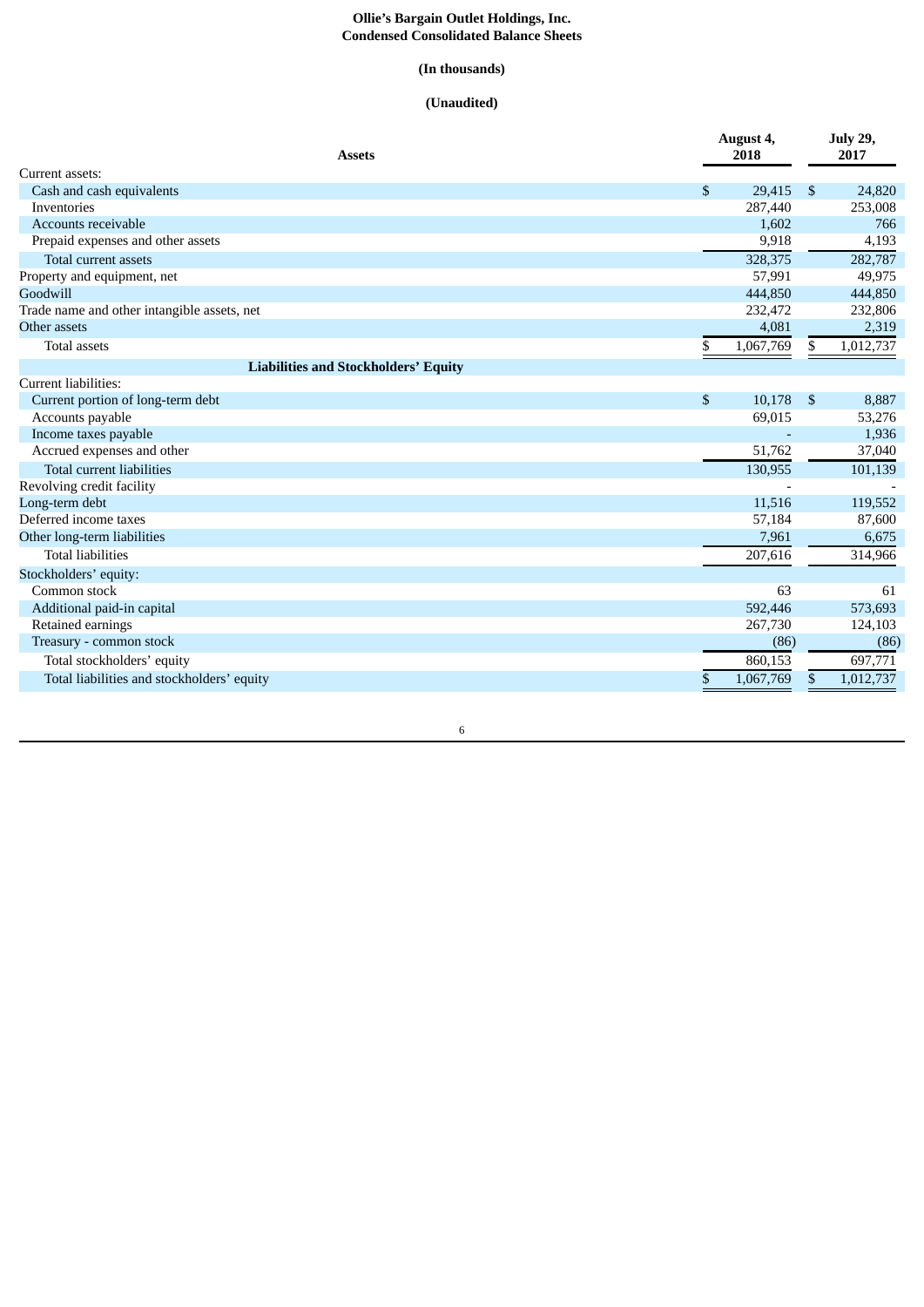#### **Ollie's Bargain Outlet Holdings, Inc. Condensed Consolidated Statements of Cash Flows**

## **(In thousands)**

## **(Unaudited)**

|                                                                    | Thirteen weeks ended |                   |  |                         |  | <b>Twenty-six weeks ended</b> |  |                         |  |  |
|--------------------------------------------------------------------|----------------------|-------------------|--|-------------------------|--|-------------------------------|--|-------------------------|--|--|
|                                                                    |                      | August 4,<br>2018 |  | <b>July 29,</b><br>2017 |  | August 4,<br>2018             |  | <b>July 29,</b><br>2017 |  |  |
| Net cash provided by (used in) operating activities                |                      | 7.181             |  | $(4,603)$ \$            |  | 22,529                        |  | (2,684)                 |  |  |
| Net cash used in investing activities                              |                      | (5,490)           |  | (5,705)                 |  | (10, 198)                     |  | (8,650)                 |  |  |
| Net cash provided by (used in) financing activities                |                      | 110               |  | 1,408                   |  | (22, 150)                     |  | (62, 529)               |  |  |
| Net increase (decrease) during period in cash and cash equivalents |                      | 1.801             |  | (8,900)                 |  | (9,819)                       |  | (73, 863)               |  |  |
| Cash and cash equivalents at beginning of period                   |                      | 27,614            |  | 33,720                  |  | 39,234                        |  | 98,683                  |  |  |
| Cash and cash equivalents at end of period                         |                      | 29.415            |  | 24,820                  |  | 29.415                        |  | 24,820                  |  |  |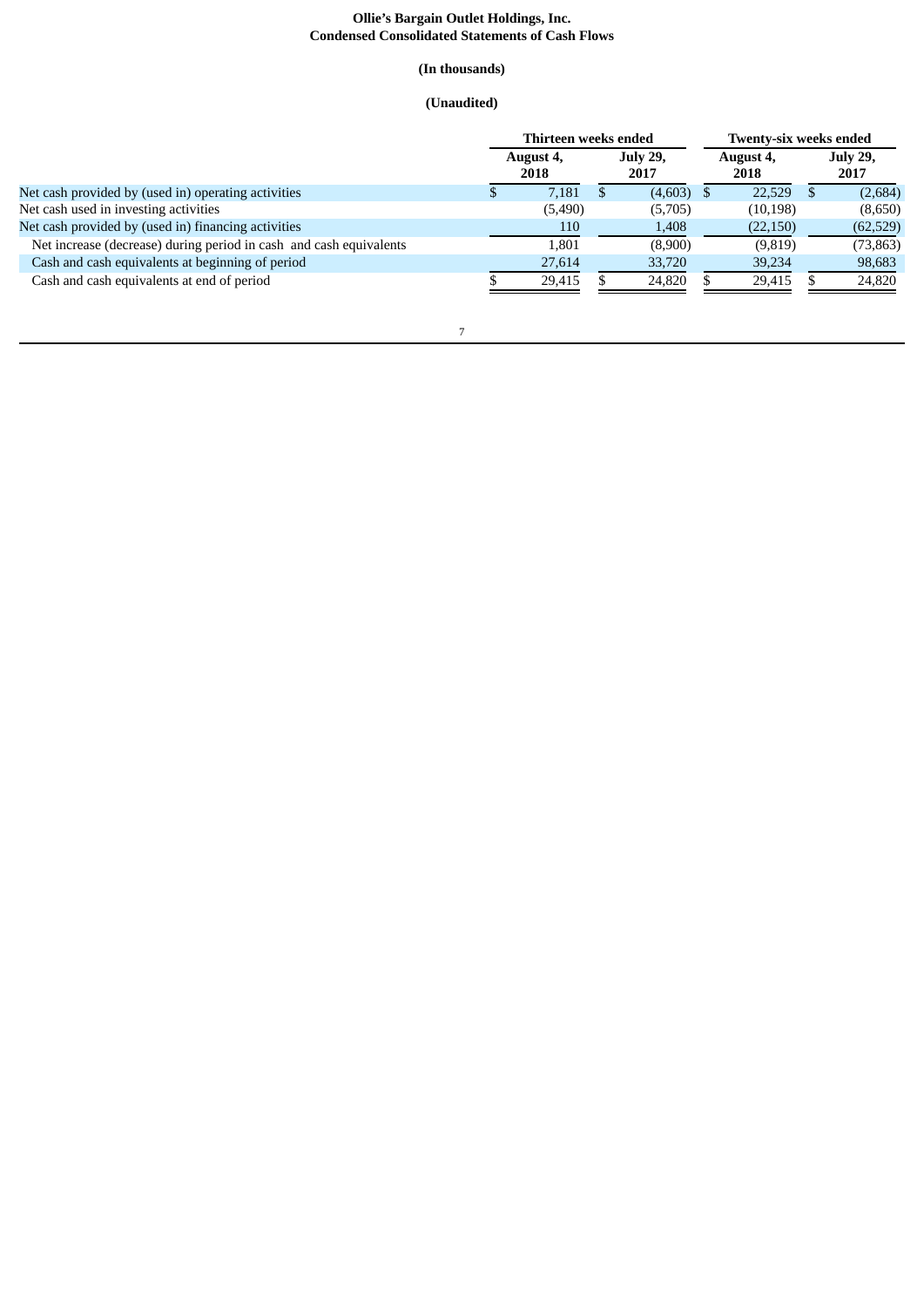#### **Ollie's Bargain Outlet Holdings, Inc. Supplemental Information**

#### **Reconciliation of GAAP to Non-GAAP Financial Measures**

#### **(Dollars in thousands)**

#### **(Unaudited)**

The Company reports its financial results in accordance with U.S. generally accepted accounting principles ("GAAP"). We have included the non-GAAP measures of EBITDA, adjusted EBITDA, adjusted net income and adjusted net income per diluted share in this press release as these are key measures used by our management and our board of directors to evaluate our operating performance and the effectiveness of our business strategies, make budgeting decisions, and evaluate compensation decisions. Management believes it is useful to investors and analysts to evaluate these non-GAAP measures on the same basis as management uses to evaluate the Company's operating results. We believe that excluding items that may not be indicative of, or are unrelated to, our core operating results, and that may vary in frequency or magnitude from net income and net income per diluted share, enhances the comparability of our results and provides a better baseline for analyzing trends in our business.

The tables below reconcile the non-GAAP financial measures of adjusted net income to net income, adjusted net income per diluted share to net income per diluted share, and EBITDA and adjusted EBITDA to net income, in each case the most directly comparable GAAP measure.

Adjusted net income and adjusted net income per diluted share give effect to the after-tax loss on extinguishment of debt and excess tax benefits related to stock-based compensation, which may not occur with the same frequency or magnitude in future periods. We define EBITDA as net income before net interest expense, loss on extinguishment of debt, depreciation and amortization expenses and income taxes. Adjusted EBITDA represents EBITDA as further adjusted for non-cash stock-based compensation expense and non-cash purchase accounting items, which we do not consider representative of our ongoing operating performance.

Non-GAAP financial measures should be viewed as supplementing, and not as an alternative to or substitute for, the Company's financial results prepared in accordance with GAAP. Certain of the items that may be excluded or included in non-GAAP financial measures may be significant items that could impact the Company's financial position, results of operations and cash flows and should therefore be considered in assessing the Company's actual financial condition and performance. The methods used by the Company to calculate its non-GAAP financial measures may differ significantly from methods used by other companies to compute similar measures. As a result, any non-GAAP financial measures presented herein may not be comparable to similar measures provided by other companies.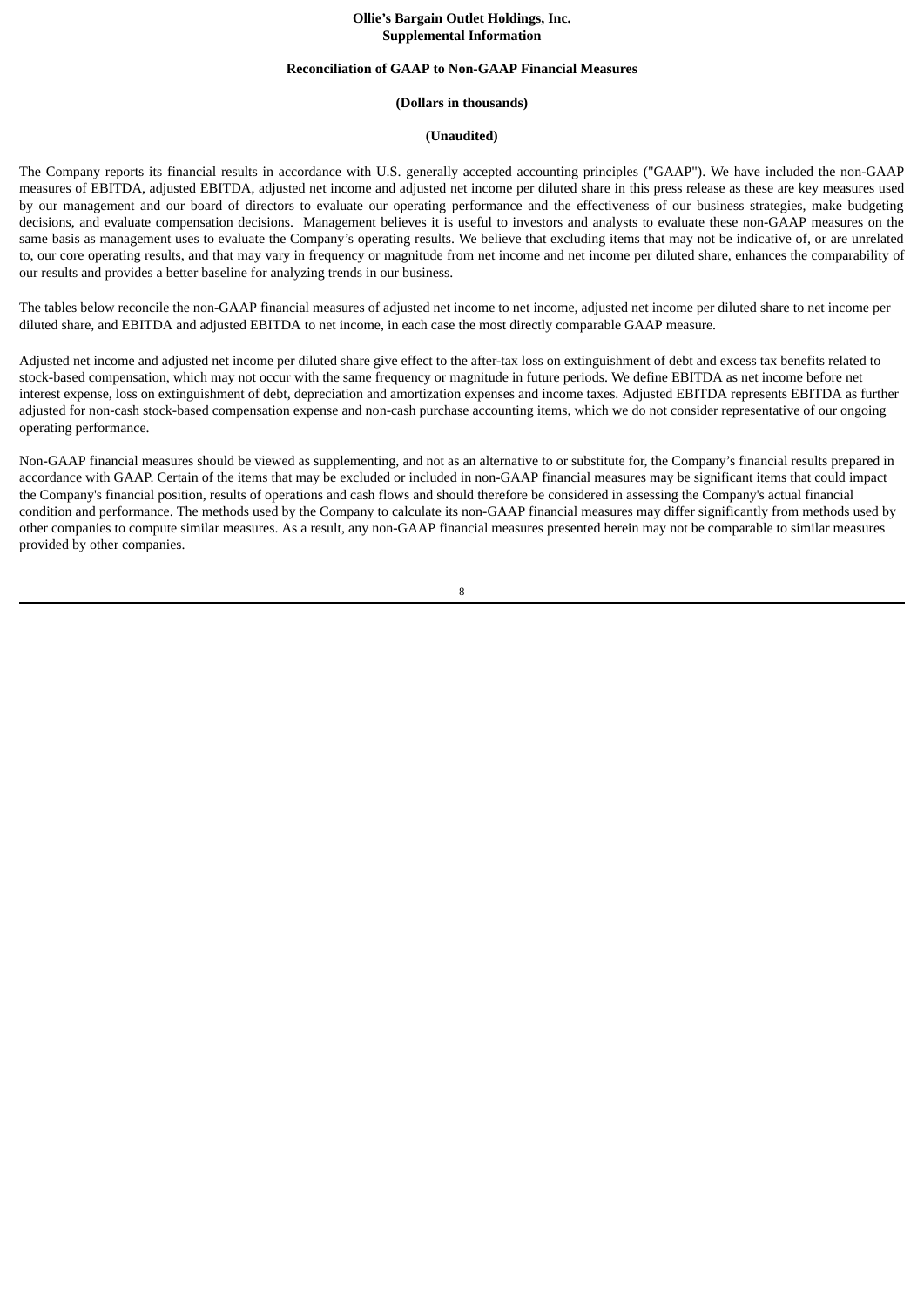## **Ollie's Bargain Outlet Holdings, Inc. Supplemental Information**

#### **Reconciliation of GAAP to Non-GAAP Financial Measures**

## **(In thousands except for per share amounts)**

## **(Unaudited)**

## **Reconciliation of GAAP net income to adjusted net income**

|                                                             | Thirteen weeks ended                         |  |         |                   |          | <b>Twenty-six weeks ended</b> |          |  |
|-------------------------------------------------------------|----------------------------------------------|--|---------|-------------------|----------|-------------------------------|----------|--|
|                                                             | <b>July 29,</b><br>August 4,<br>2017<br>2018 |  |         | August 4,<br>2018 |          | <b>July 29,</b><br>2017       |          |  |
| Net income                                                  | 29,848                                       |  | 19,712  |                   | 60,302   |                               | 38,678   |  |
| Loss on extinguishment of debt                              |                                              |  |         |                   | 100      |                               | 397      |  |
| Adjustment to provision for income taxes (1)                |                                              |  |         |                   | (25)     |                               | (153)    |  |
| Excess tax benefits related to stock-based compensation (2) | (3,796)                                      |  | (1,893) |                   | (7, 728) |                               | (5, 124) |  |
| Adjusted net income                                         | 26,052                                       |  | 17,819  |                   | 52,649   |                               | 33,798   |  |

(1) The effective tax rate used for the adjustment to the provision for income taxes was the normalized effective tax rate in the quarter in which the related costs (loss on extinguishment of debt) were incurred.

(2) Amount represents the impact from the recognition of excess tax benefits pursuant to Accounting Standards Update 2016-09, *Stock Compensation*.

## **Reconciliation of GAAP net income per diluted share to adjusted net income per diluted share**

|                                                         | Thirteen weeks ended |                   |  |                         |     | <b>Twenty-six weeks ended</b> |    |                         |  |  |
|---------------------------------------------------------|----------------------|-------------------|--|-------------------------|-----|-------------------------------|----|-------------------------|--|--|
|                                                         |                      | August 4,<br>2018 |  | <b>July 29,</b><br>2017 |     | August 4,<br>2018             |    | <b>July 29,</b><br>2017 |  |  |
| Net income per diluted share                            | \$                   | 0.45              |  | 0.30                    | \$. | 0.92                          | -S | 0.60                    |  |  |
| Adjustments as noted above, per dilutive share:         |                      |                   |  |                         |     |                               |    |                         |  |  |
| Loss on extinguishment of debt, net of taxes            |                      |                   |  |                         |     |                               |    |                         |  |  |
| Excess tax benefits related to stock-based compensation |                      | (0.06)            |  | (0.03)                  |     | (0.12)                        |    | (0.08)                  |  |  |
| Adjusted net income per diluted share (1)               |                      | 0.40              |  | 0.27                    |     | 0.80                          |    | 0.52                    |  |  |
| Diluted weighted-average common shares outstanding      |                      | 65,868            |  | 64,889                  |     | 65,745                        |    | 64,640                  |  |  |

(1) Totals may not foot due to rounding